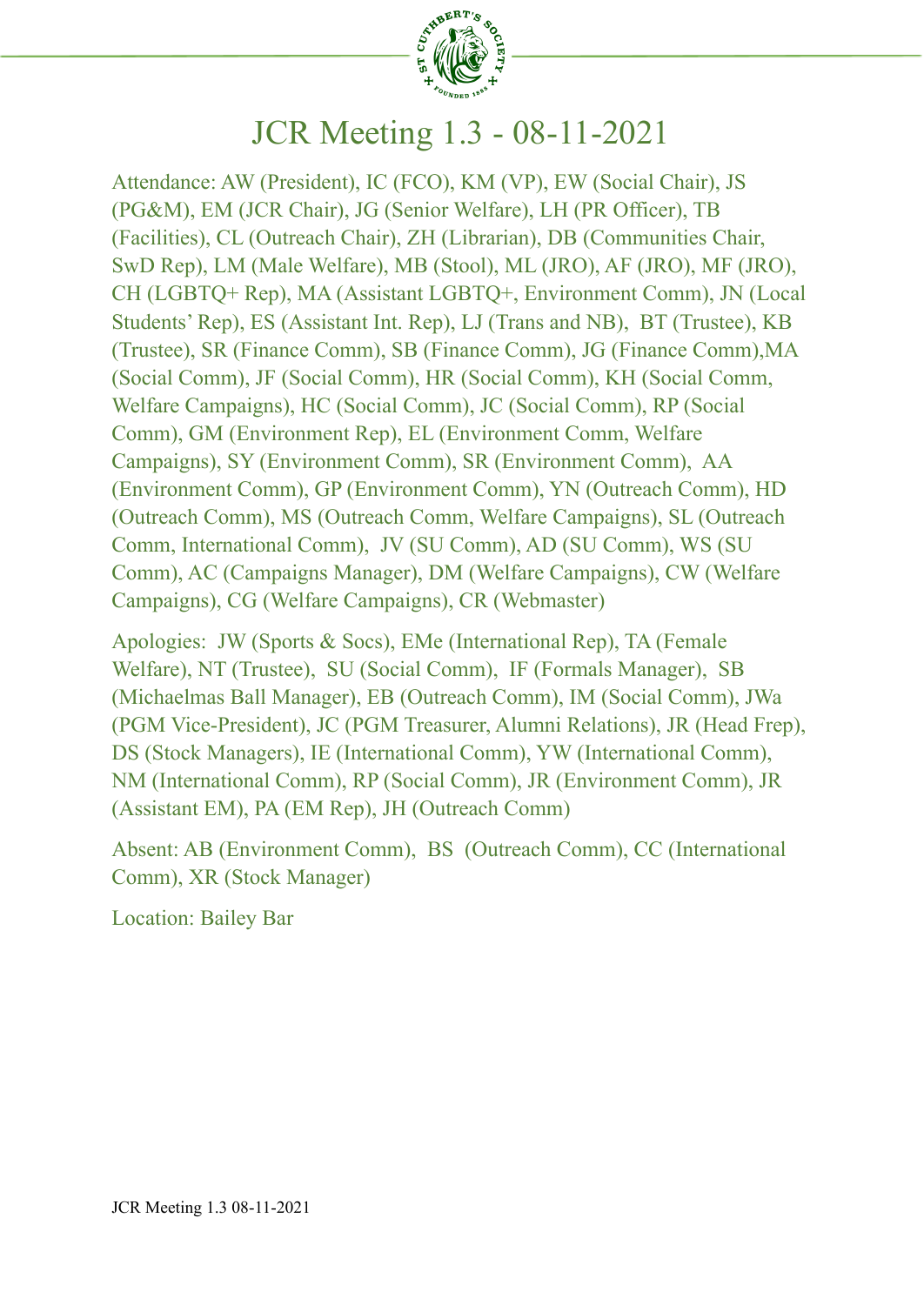

Agenda:

Reports

Environment Rep

**Motions** 

Michaelmas Ball Budget

Method II Accessibility

JCR Facilities Proposal Review

Green Moustache

**Seconders** 

Team Cuth's Social Media Manager

Facilities Committee Restructure

Jokes Motion

Auto-VONC

Raffle

Elections

Music Rep (I)

Postgraduate Welfare Rep (II)

Assistant Librarian (II)

Assistant SwD Rep (II)

Assistant Working Class Students' Rep (II)

Sports and Socs Reporter x3 (II)

\*Minutes Pass\*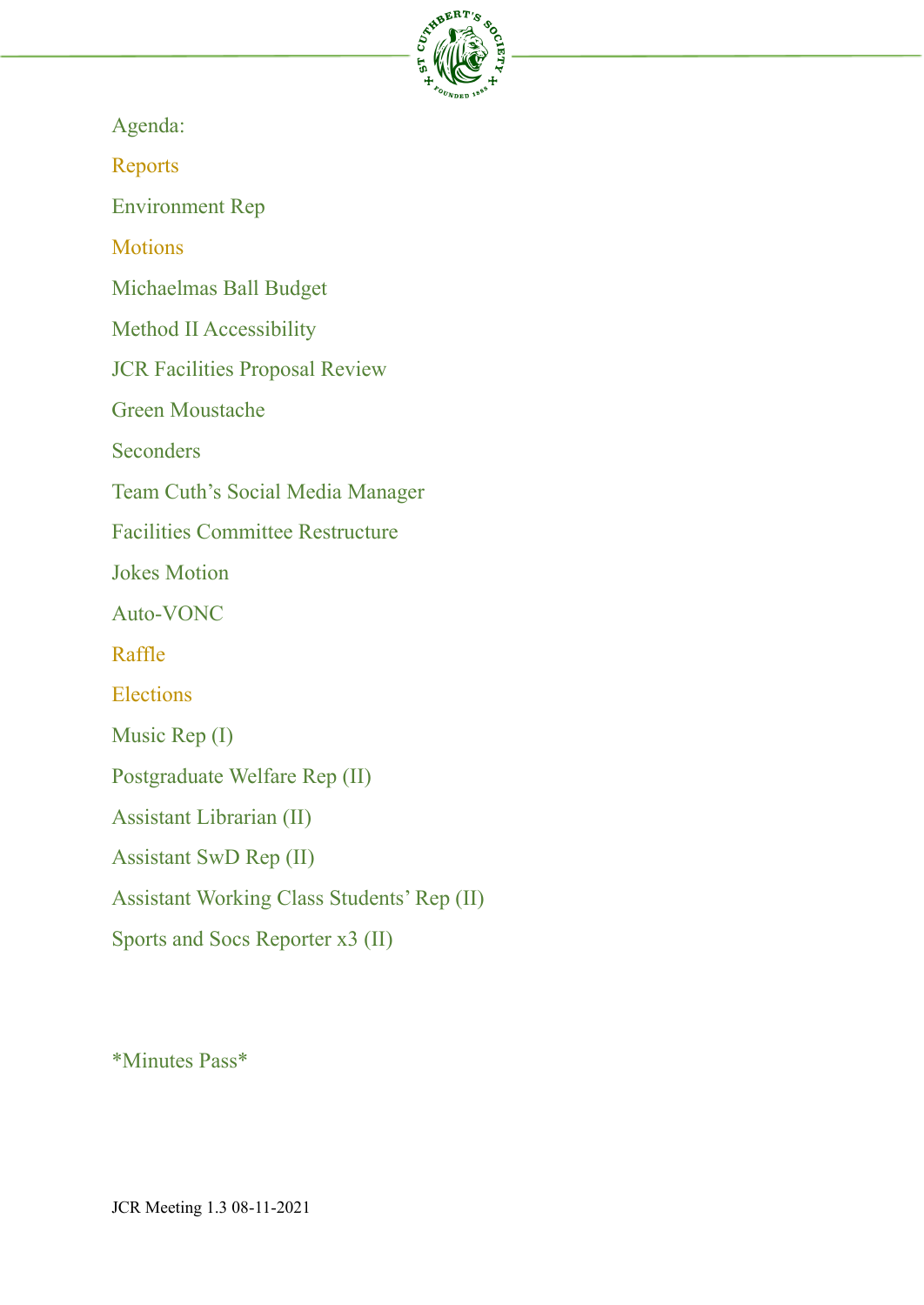

# Reports

# GM (Environment Rep)

- I designed posters to be put in all the fresher's kitchens about some key environmental issues at university: recycling, water usage and energy usage.
- I have applied for a grant for some money for the bailey wardrobe- and WON £5000 !
- We will be working with the Bailey wardrobe manager to get the new stock and the entire project up and running
- I have assembled my committee- with everyone now having their individual role
- We had our first meeting and are starting to organise our first event and our first social media campaign
- We will be looking at COP 26 for info and updates on what is going on there!

# **Motions**

# Michaelmas Ball Budget

# This JCR Notes:

- St Cuthbert's Society Michaelmas Ball 2021 will be held on 16th November at Beamish Hall and will welcome nearly half of the JCR membership (400 guests for dinner and 150 guests for ents), and raising approximately £27,000 in ticket sales.
- Brexit, Covid, and other long-term nationwide factors have resulted in prices for many elements of the Ball being far higher than in a typical year (e.g. coaches cost £3,500 vs. 2019's £1,900).
- We subsidise the cost of Summer Ball and Cuth's Day out of the JCR budget, but we do not usually do so for Michaelmas Ball.
- The JCR holds quite substantial reserves, including money unspent from events last academic year.
- The Trustees have approved a moderate overspend on the budget for Michaelmas Ball this year.

# This JCR Believes:

- Whilst the Trustees have ultimate financial authority in the JCR, the membership ought nonetheless to be consulted.
- Cuth's JCR's events are highly ambitious and consistently of an excellent standard; as our first ball in over a year and a half, Michaelmas Ball should be a demonstration of the standard of excellence we achieve in our events.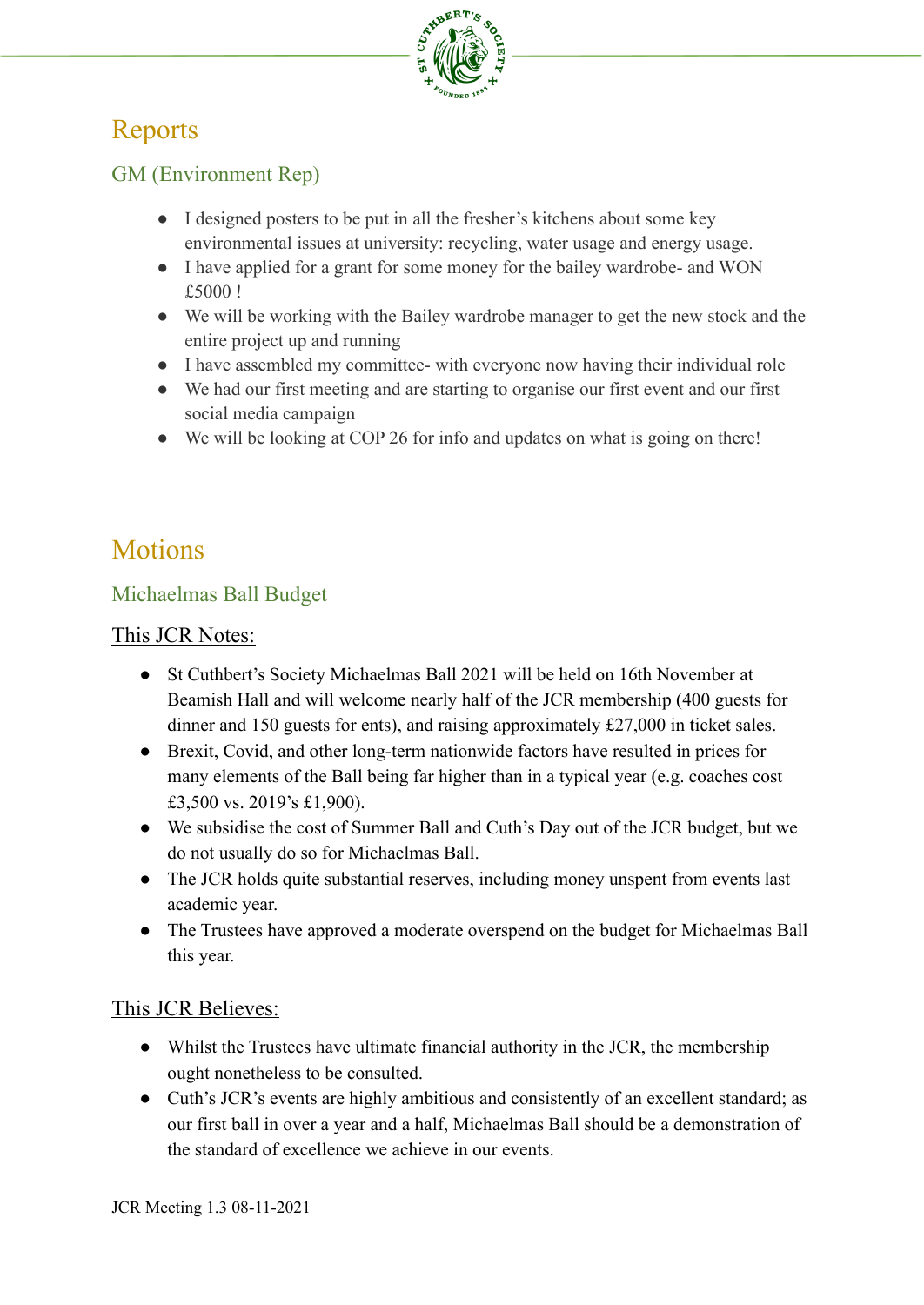

• Without an overspend, we would likely be unable to have fairground rides, free food or as many performers at the event.

### This JCR Resolves:

● To subsidise Michaelmas Ball by no more than £3,500 on Michaelmas Ball 2021.

**Proposer:** AW

**Seconder:** EW

### **Discussion**

AW: (in a soft tone) it is our first ball let's spend!!!!

\*No questions\*

\*No amendments\*

\*No opposition\*

Passed on a General Aye

# Method II Accessibility

#### This JCR Notes:

- Method II elections involve husting and answering questions at a JCR Meeting.
- You can currently run in absentia for Method II elections, which requires you to send in a hust in advance to be read out by GovComm, with no questions being asked of any candidates.
- Some potential candidates for Method II elections are unaware of this.

## This JCR Believes:

• Method II elections would be more accessible if the ability to run in absentia, whether because a candidate is unable to attend the meeting, or because they feel unable to stand for any reason, was codified in the Standing Orders.

#### This JCR Orders:

#### **Method II Rules Order**

#### *1.2.1. Application and Election Materials*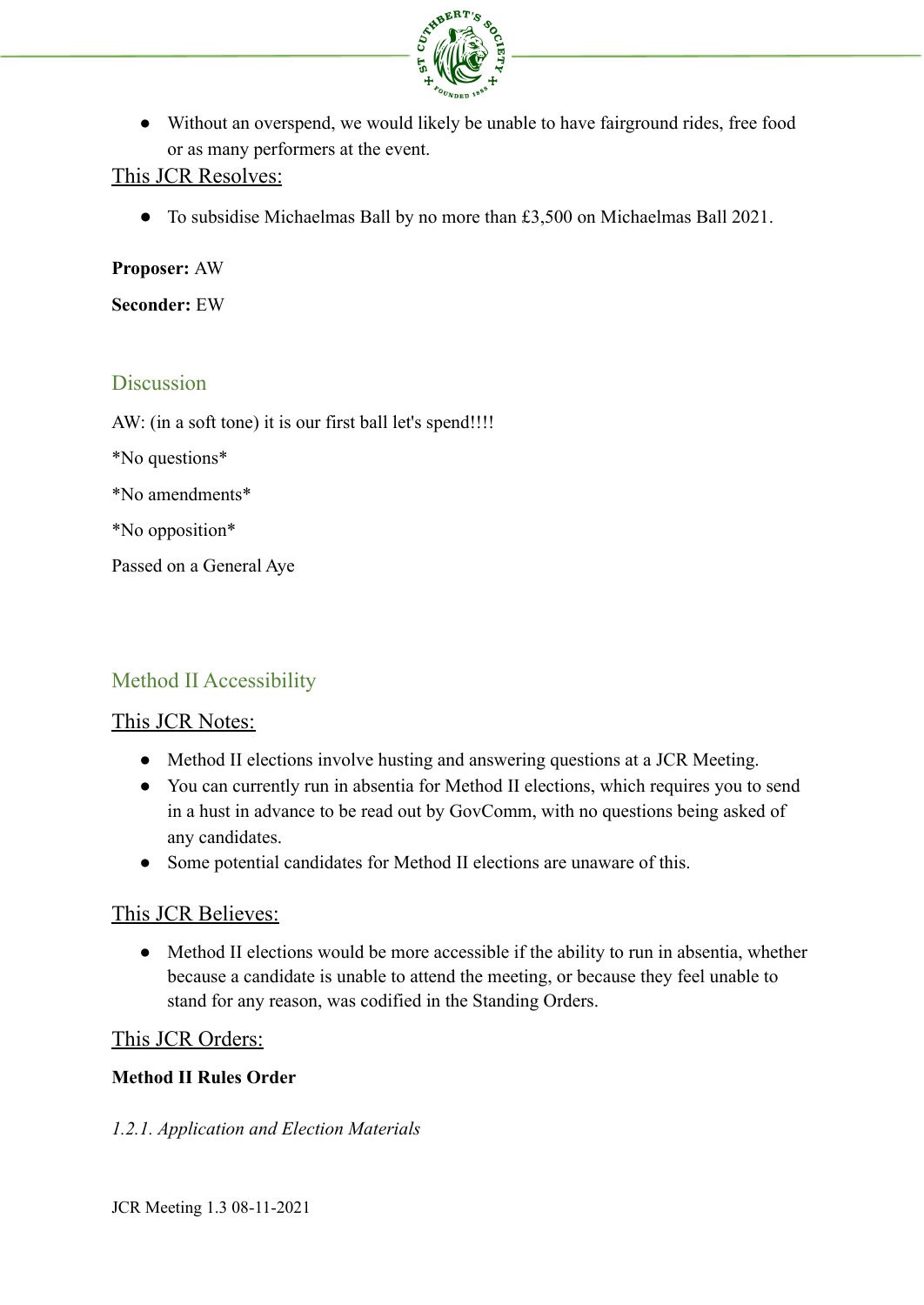

1.2.1.1. Any candidate may decide to run in absentia, if they cannot be present at the meeting, or if for any reason they feel unable to hust in person

**Proposer:** BT

**Seconder:** DB

# **Discussion**

\*No questions\*

AB: I would like to propose an amendment that it is at the discretion of the SRO so people don't just run in absentia just because they are nervous or just don't want to answer questions

BT: How are you going to decide if they can or can't run in absentia?

AB: Not going to ask they disclose anything personal if they are uncomfortable but there should be some oversight

TB: What if there is a future SRO who isn't so understanding and has no tolerance for running in absentia?

AW: SRO is on govcomm and doesn't have unlimited power. The JCR Chair and President can correct a decision as they have oversight of the SRO - in practice not really an issue

DB: You are planning on asking people why they can't go but why is running in absentia such an issue - why should they have to explain themselves?

AB: There is a difference between not wanting to come to a meeting just because of nerves and because you have an actual reason that you are unable to hust - you hust to present yourself and represent another group potentially

EM: (POI) When you run in an election with a candidate running in absentia then there are no questions for the candidates

\*No further questions\*

\*Opposition to the amendment\*

Amendment did not passed

\*No further amendments\*

\*No opposition\*

Passed on a General Aye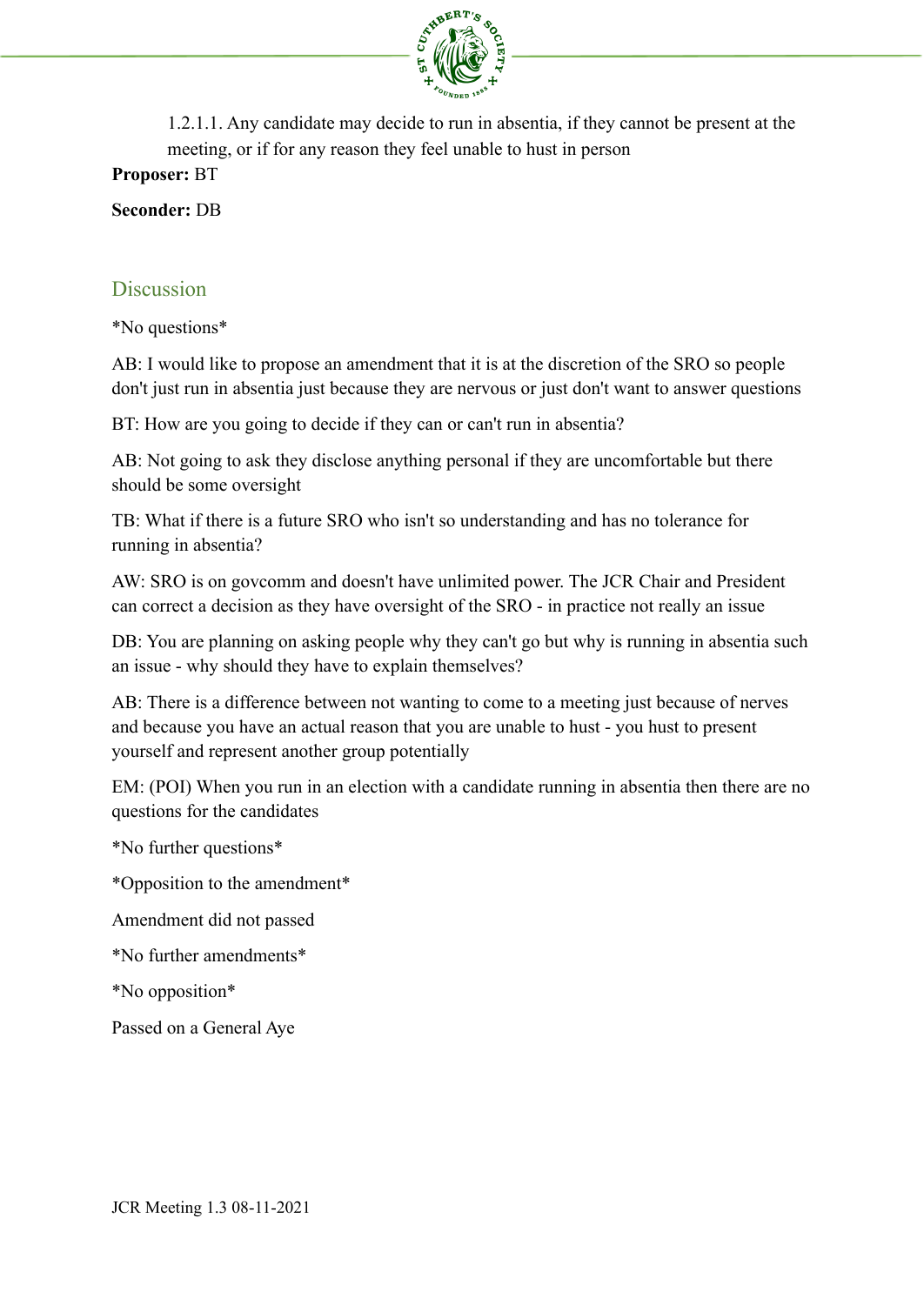

# JCR Facilities Review Proposal

# This JCR Notes:

- This term a facilities working group has been formed to examine the ways in which the JCR uses its facilities within college.
- The working group has conducted meetings with the executive committee and wider membership, along with a straw poll, to see how we can use our spaces to better reflect the needs of our membership.
- Many of the facilities we currently use are unsuitable for their given purpose, either due to difficulty accessing the space or physical constraints.
- The JCR has been allocated £5k of the college budget to renovate the Bailey JCR.

# This JCR Believes:

- Many of the spaces we have in college could be used in better ways.
- With a new building at Parson's Field due to open in Easter term, it is appropriate to consider how we might need to change our current facilities to maximise the use of this new space.
- Spaces such as the Exec office, House 8 study room and Bailey JCR are unable to be used for their current purposes.
- The proposals put forward by the Facilities Working group address many of the problems raised by members about the facilities in the society.

# This JCR Resolves:

● To enact the changes outlined in the Facilities Review document over the coming months.

## This JCR Mandates:

• The FCO to bring a motion and budget to a future general meeting before any significant spending of JCR money can occur.

## **Proposer:** TB

## **Seconder:** IC

## **Discussion**

- ZM: How long will it take to make these changes?
- TB: Mostly over christmas and easter holidays have to wait till the new building is done
- GB: What are the changes to the darkroom?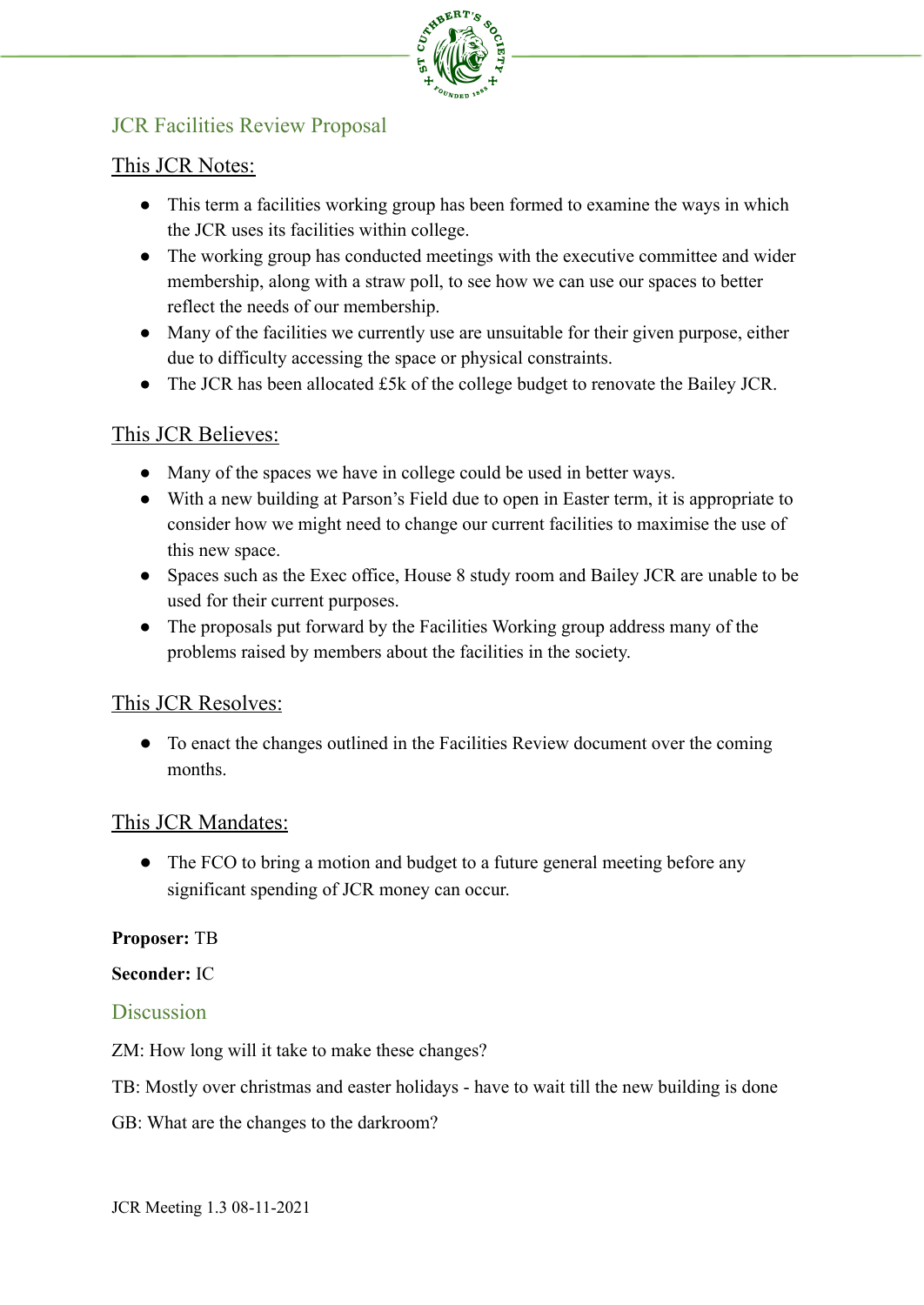

TB: We haven't touched on it in this, can't do anything right now because there are ventilation issues

AW: (POI) It has flammable chemicals and no ventilation and that is why we don't currently use it

EL: What will happen to the equipment in the bailey gym?

TB: Nothing will happen to the gym until we have the new build and are sure it can be done

MB: To what extent does the JCR have control or can college veto any decision we make?

TB: The rooms are owned by the uni but we have an agreement with college on which rooms belong to us - what we do to rooms without making structural changes is up to us

\*No further questions\*

\*No amendments\*

\*No opposition\*

Passed on a General Aye

## Green Moustache Motion

#### This JCR Notes:

- Alfred Whillis is the "captain" of St Cuthbert's Society JCR Movember page but has not yet set a fundraising target.
- Alfred Whillis loves his moustache and Cuth's.

## This JCR Believes:

- Setting a target will encourage more people to donate to Movember.
- Dying his moustache green will show how much AW loves Cuth's and will incentivise people to donate.

## This JCR Mandates:

● Alfred Whillis to set a target of £400 and dye his moustache green at the end of the month if he reaches it.

#### **Proposer:** KM

#### **Seconder:** AW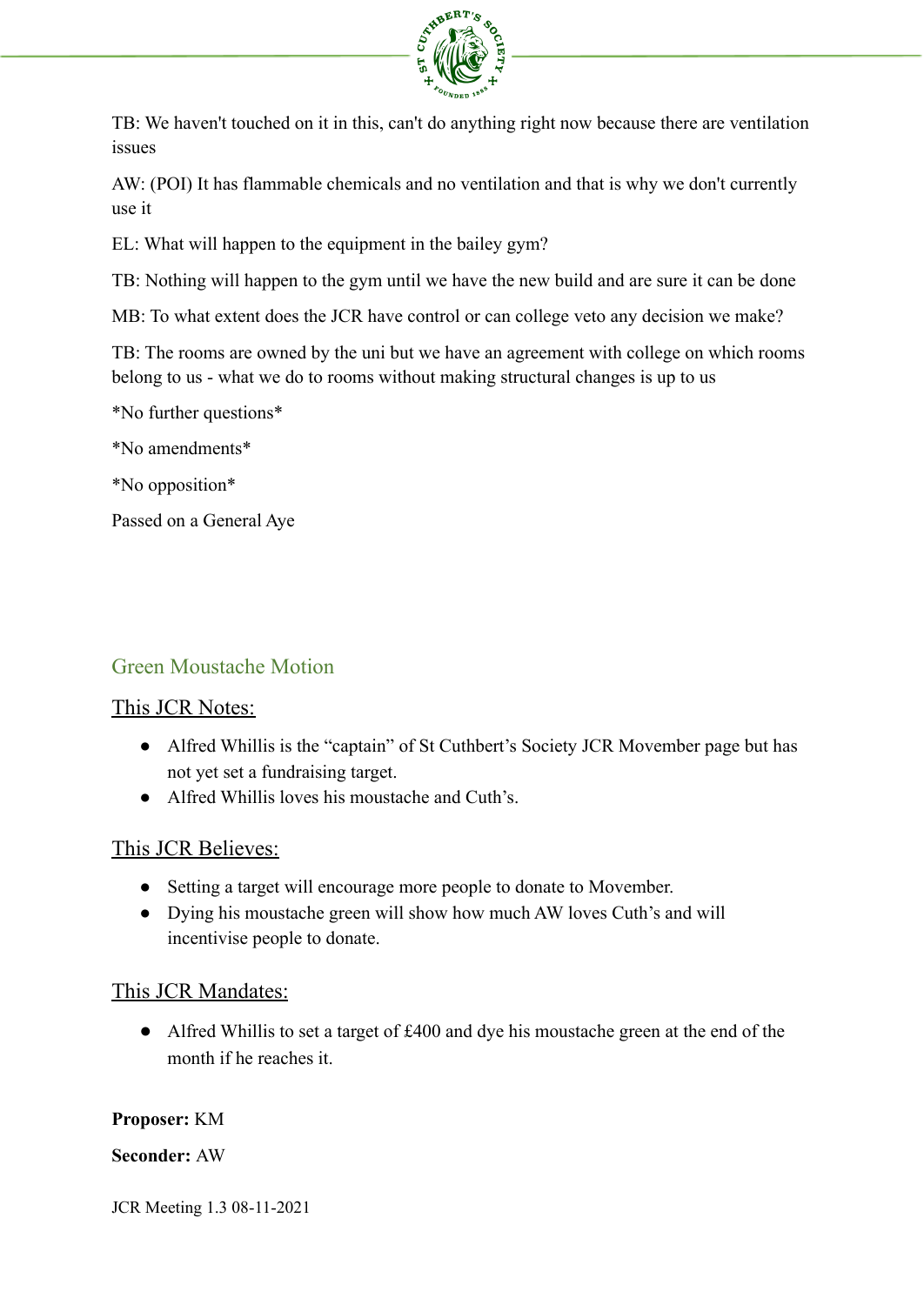

# **Discussion**

CP: Does it have to be Alfie's page?

AW: Yes

MA: Another £400 on top of his £195 or just reach £400?

KM: Reach £400 in total

HR: When does this become an issue of doing what you want to people in the JCR through motions?

AW: I am seconding

KM: I got his consent

BT: How long will it last?

AW: I do not plan to shave after movember so as long as the dye lasts

GM amends to bleach before green dye for maximal green

BT seconds

AW opposes amendment :(

\*Amendment passes\*

\*No further questions\*

LH: Can we lower it to £300?

AW: (POI) We have charitable aims

No seconder for this amendment so it does not go through

DB amends to not allow AW to dye over it

KM: I hate this amendment - ruins the spirit of the motion

\*Opposition to the amendment\*

\*Amendment passes\*

EW: Make it IC too

IC seconds

Amendment passes on general aye

\*No further amendments\*

\*No further questions\*

Passed on a General Aye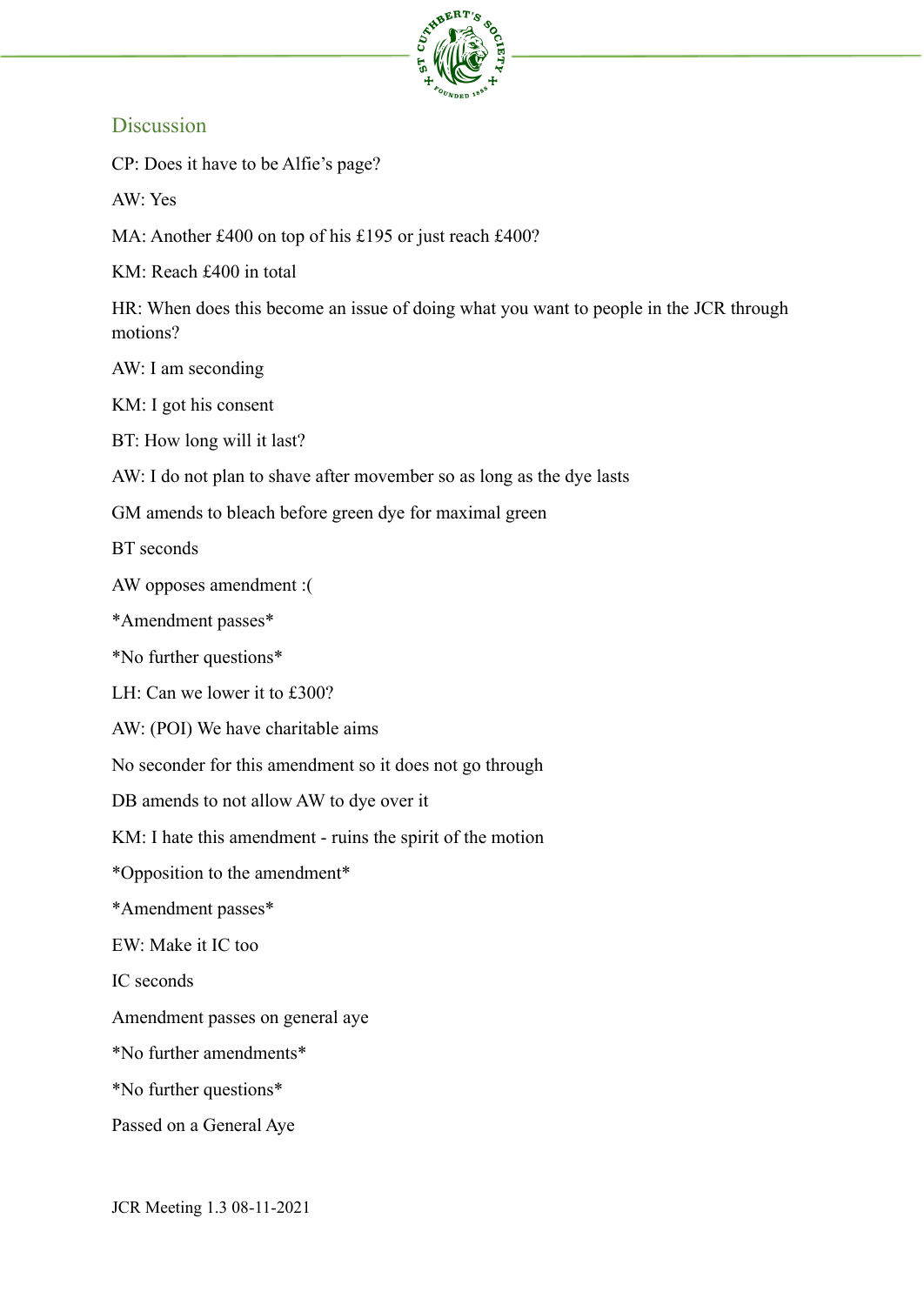

# **Seconders**

# This JCR Notes:

- There is a recent trend of submitting motions with multiple seconders.
- Some reasons for doing so are stipulated in the Standing Orders (e.g. VONCs, S&S) creation).

## This JCR Believes:

- Motions should be passed based on the content of their ideas, rather than the individuals associated with them.
- Sometimes the addition of seconders to a motion can verge on a "dick waving" contest".
- There are some benefits to having multiple seconders but these are ultimately outweighed by the downsides and so only one proposer and seconder should be permitted per motion.

## This JCR Repeals:

### Meetings of the JCR Order

3.1.2. The motion must be then be seconded by one Full or Honorary Member, except where otherwise specified.

# This JCR Orders:

## Meetings of the JCR Order

3.1.2. The motion should be seconded by only one Full or Honorary Member, except where otherwise specified.

#### **Proposer:** AW

#### **Seconder:** KM

## **Discussion**

AW: Motions should be about ideas not just who is seconding them - this is something I started last year oops my bad

EM: (POI) If this passes this would mean the JCR believes AW started a dick swinging competition

HR: Would it not serve the same purpose to make seconders anonymous?

AW: I think there is a degree of transparency with seconders - you need to know who stands by what

MF: Does it not serve a purpose to have exceptions for committees?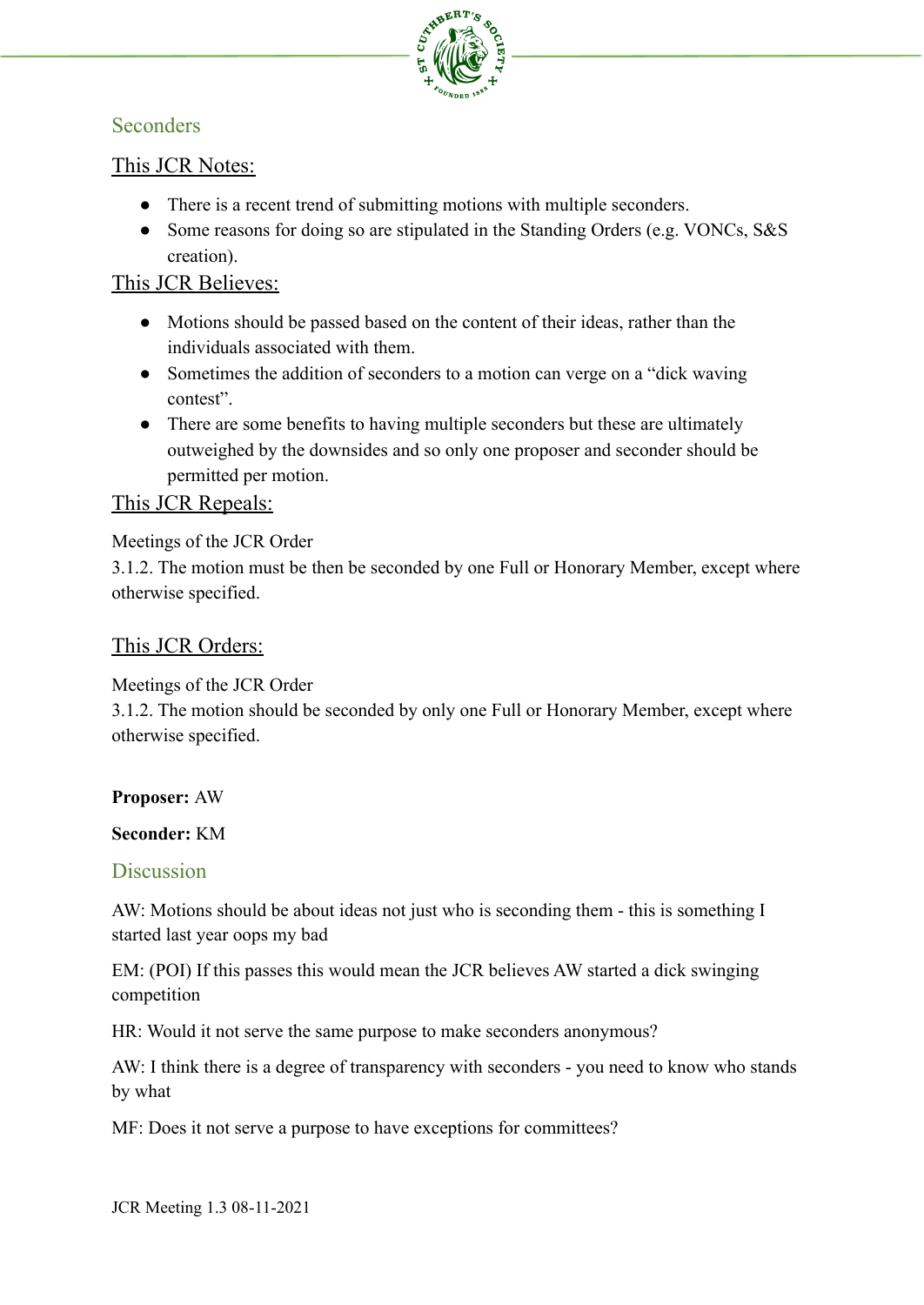

AW: No, we should not go along with what people are saying just because a lot of people are saying it

EM: (POI) You can always speak on behalf or against a motion

DB: Would a cap not make more sense, there are stakeholders in motions submitted by committee members

AW: You can always just state if you back a motions, if a committee has backed it you can do a point of information or put it in this JCR notes that the committee has all agreed

\*No further questions\*

\*No amendments\*

\*No opposition\*

Passed on a general aye

# Team Cuth's Social Media Manager

#### This JCR Notes:

- There are 3 positions for Sports and Societies Reporter.
- Team Cuth's Instagram is dying.

#### This JCR Believes:

- Team Cuth's should be revived to promote more of what our Sports and Societies are up to.
- One of the Sports and Societies Reporter positions should be renamed to Team Cuth's Social Media Manager and be given primary responsibility for the Team Cuth's social media, so it gets the attention it deserves.

#### This JCR Mandates:

● The JCR Chair to update the Standing Orders to reflect the creation of a Team Cuth's Social Media Manager.

#### **Proposer:** KM

#### **Seconder:** JW

#### **Discussion**

\*No questions\*

\*No amendments\*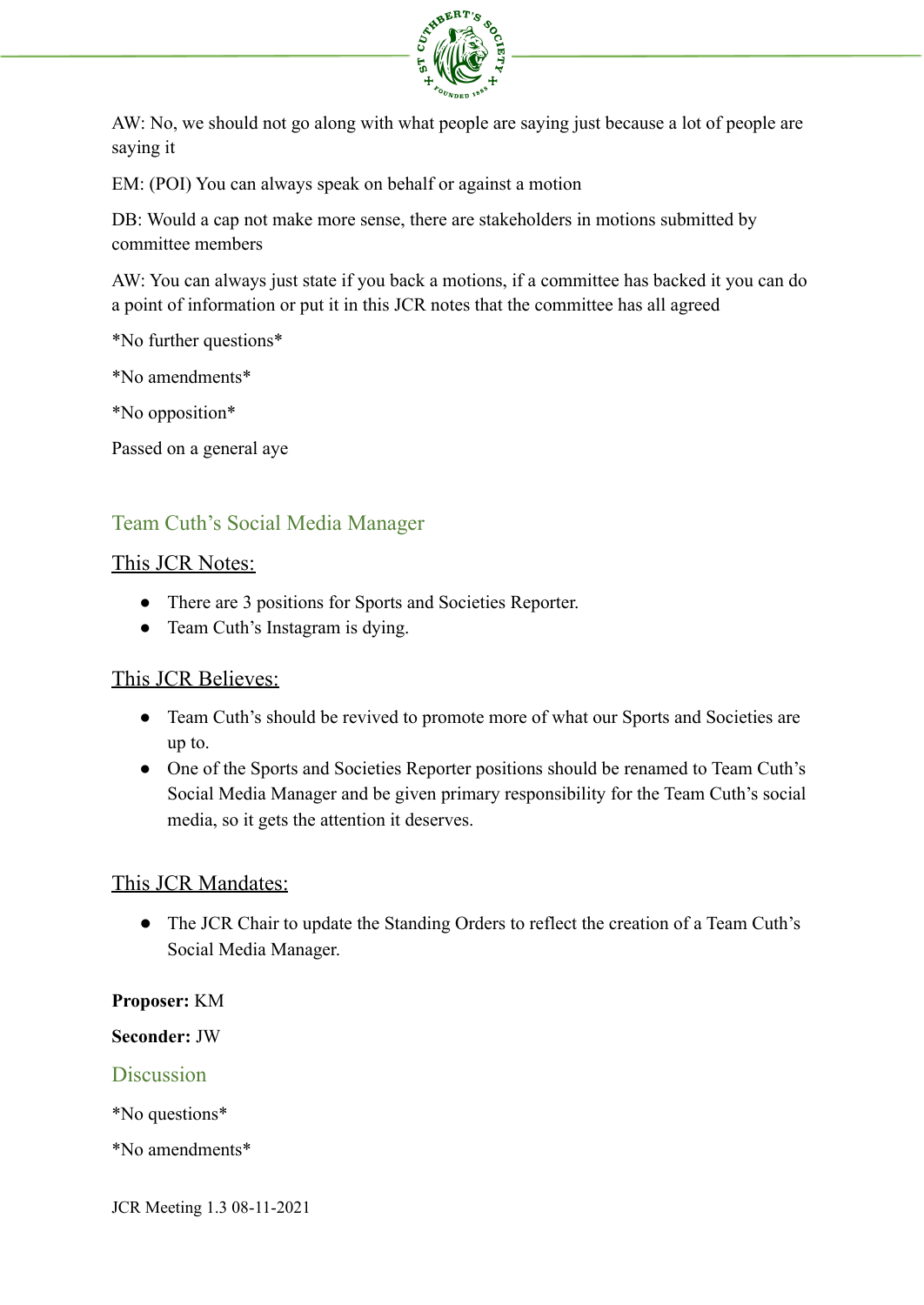

\*No opposition\*

Passed on a General Aye

# Facilities Committee Restructure

### This JCR Notes:

- Currently all hiring and maintenance of JCR sound, light and stage tech is managed through the Facilities Committee.
- That the positions of Green Machine and Hires Manager, and Green Machine Technician are not regularly filled.
- Other Common Rooms have tech teams specifically focused on organising tech at their events and managing hires.
- The Facilities Manager struggles to focus on the long term strategy of our tech provision, alongside their other responsibilities.

# This JCR Believes:

- That creating a dedicated Tech Chair Role and Green Machine Committee to manage our tech would enable greater strategic direction in our events and hires.
- The Tech Chair should be selected by Method III as this allows their appointment to be focused on their technical skills

# This JCR Repeals:

Positions in the JCR Order

11. Facilities Committee

11.1. They shall also have responsibility…

## This JCR Orders:

Positions in the JCR Order

11. Facilities Committee

- 11.1.3. It Shall consist of:
	- 6) Tech Chair…

#### 18. Green Machine Committee

- 18.1 There shall exist a Green Machine Committee who shall have responsibility for:
	- 1) Cataloguing and maintaining the JCR's inventory of sound, light and stage effects tech.
	- 2) Facilitating Tech hires with individuals and groups both inside and out of Cuth's.
	- 3) Setting up and managing tech at JCR events when required.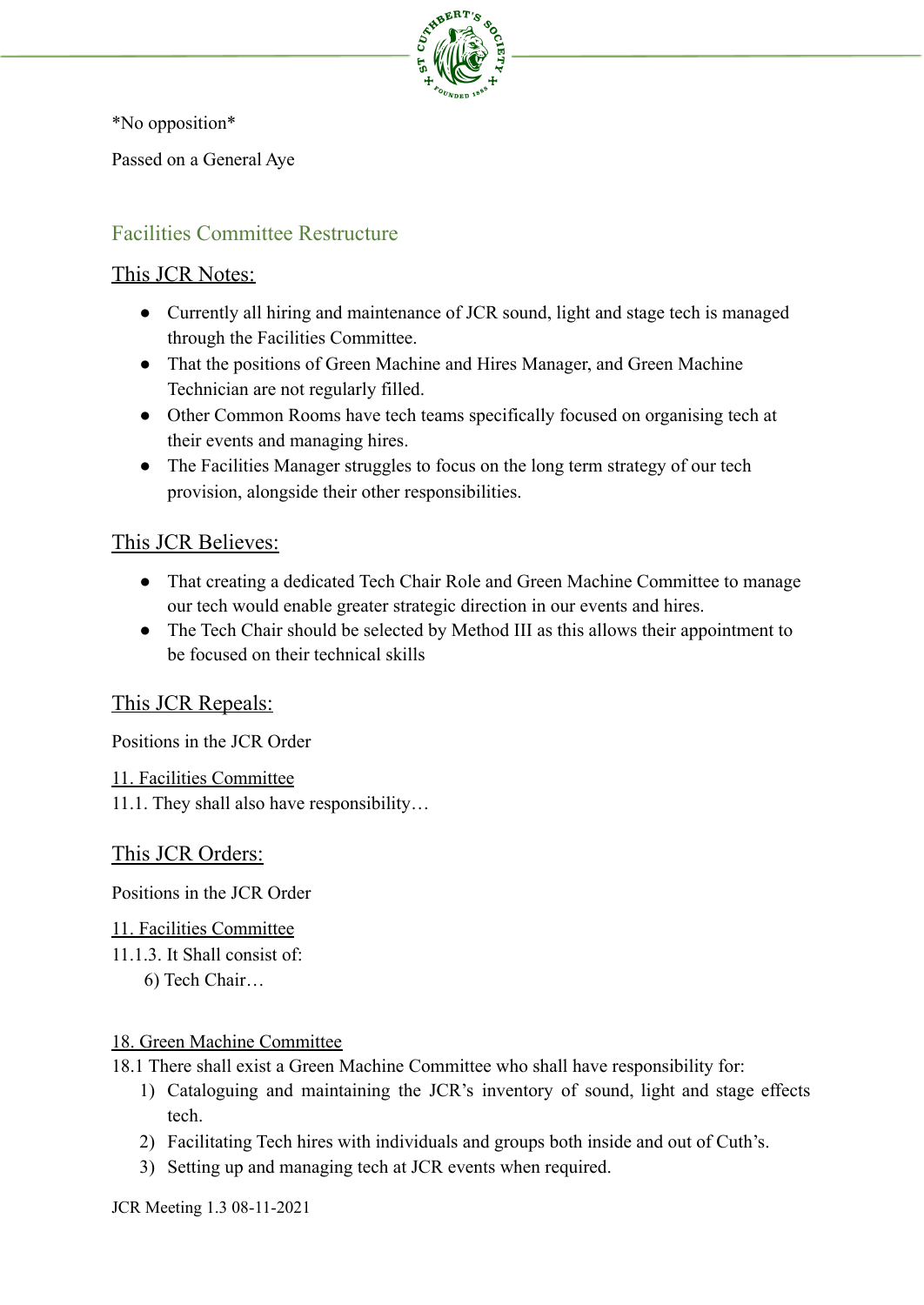

- 4) Managing tech at non-Cuth's events when hired to.
- 18.1.1 It shall be called by the Tech Chair. It shall be minuted by the Vice-President
- 18.1.2 It shall consist of:
	- 1) President of the Society
	- 2) Vice-President
	- 3) Facilities Manager
	- 4) Tech Chair
	- 5) Assistant Tech Chair
	- 6) General Technician(s)

18.1.3 The number of General Technicians shall be at the discretion of the Tech Chair.

18.2 The Tech Chair

18.2.1 Elected via Method III

18.2.2 The Tech Chair should normally be appointed in the academic term prior to the commencement of their term of office.

18.2.3 Their duties shall be to:

- 1) Maintain a regularly updated inventory of tech equipment,
- 2) Receive relevant training as required,
- 3) Maintain the JCR's tech equipment and undertake repairs as necessary,
- 4) Advise the FCO on the sale of equipment no longer required by the JCR and the purchase of new equipment for the JCR's inventory of technology,
- 5) Oversee all hires of JCR tech,
- 6) Organise training for other members of the Green Machine Committee as required,
- 7) Liaise with Social Committee to organise the use of tech at JCR events.

18.2.4 They shall be provided with access to all JCR spaces where of tech equipment is stored for the duration of their time in office.

18.2.5 They will be eligible for payment or ticket discounts for their services at events at the discretion of the FCO.

18.2.6 The overseer for this role shall be the FCO.

# 18.3 The Assistant Tech Chair

18.3.1 Elected Via: Method III

- 18.3.2 Their duties shall be to:
	- 1) Assist the Tech Chair in all of their responsibilities,
	- 2) Maintain the JCR's online catalogue of hires.

18.3.3 They will be eligible for payment or ticket discounts for their services at events at the discretion of the FCO.

18.3.4 The overseer for this role shall be the Tech Chair.

18.4 General Technician

18.4.1, Elected via: Method III

18.4.2 Their duties shall be to: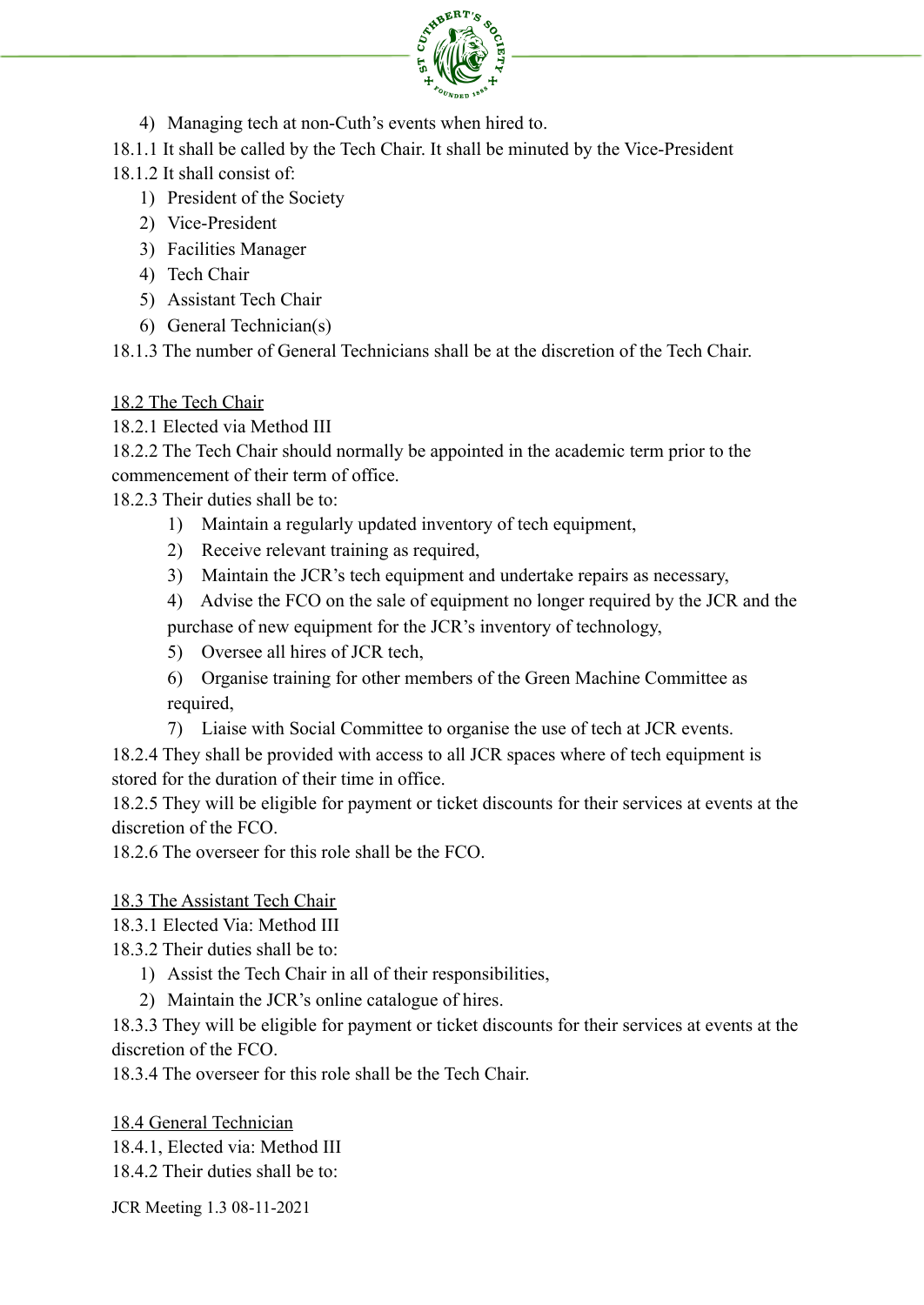

- 1) Assist in facilitating hires and managing tech at events at the direction of the Tech Chair.
- 2) Assist in transporting and cataloguing JCR tech equipment.
- 3) Receive any relevant training that the Tech Chair directs them to take.

18.4.3 They will be eligible for payment or ticket discounts for their services at events at the discretion of the FCO.

18.4.4 The overseer for this role shall be the Tech Chair.

#### Terms of Office Order

1.8.1.2. The exception to this shall be the Tech Chair, who shall be appointed prior to their term office commencing, which shall be from 1st July until 30th June of the next year.

#### This JCR Mandates:

● The Chair to remove all other references to the Green Machine Manager from the Standing Orders and insert the Tech Chair as being managed by the Facilities Manager.

#### **Proposer:** IC

#### **Seconder:** TB

#### **Discussion**

MF: If this committee is trained, and the positions aren't filled it would fall to the exec, would it not make sense to train facilities managers as well?

IC: They can get training as well, a lot of the time it falls on the exec anyway so sure

ZM: Do you think it is better to keep the two teams separate rather than combining facilities and tech

IC: The issue with facilities is that you can have a facilities manager more interested in managing space than tech and it can be inconsistent

TB: (POI) We have to hire an external tech team anyway but if we could tech a big event like a ball it would save us so much money in the long run

BT: Why is the overseer for the tech chair the FCO instead of facilities manager?

IC: Because it is a position that is potentially going to be paid

BT: True for Assistant tech chair too though and they are overseen by the tech chair

IC: Idea is tech chair would have oversight of committee

\*No further questions\*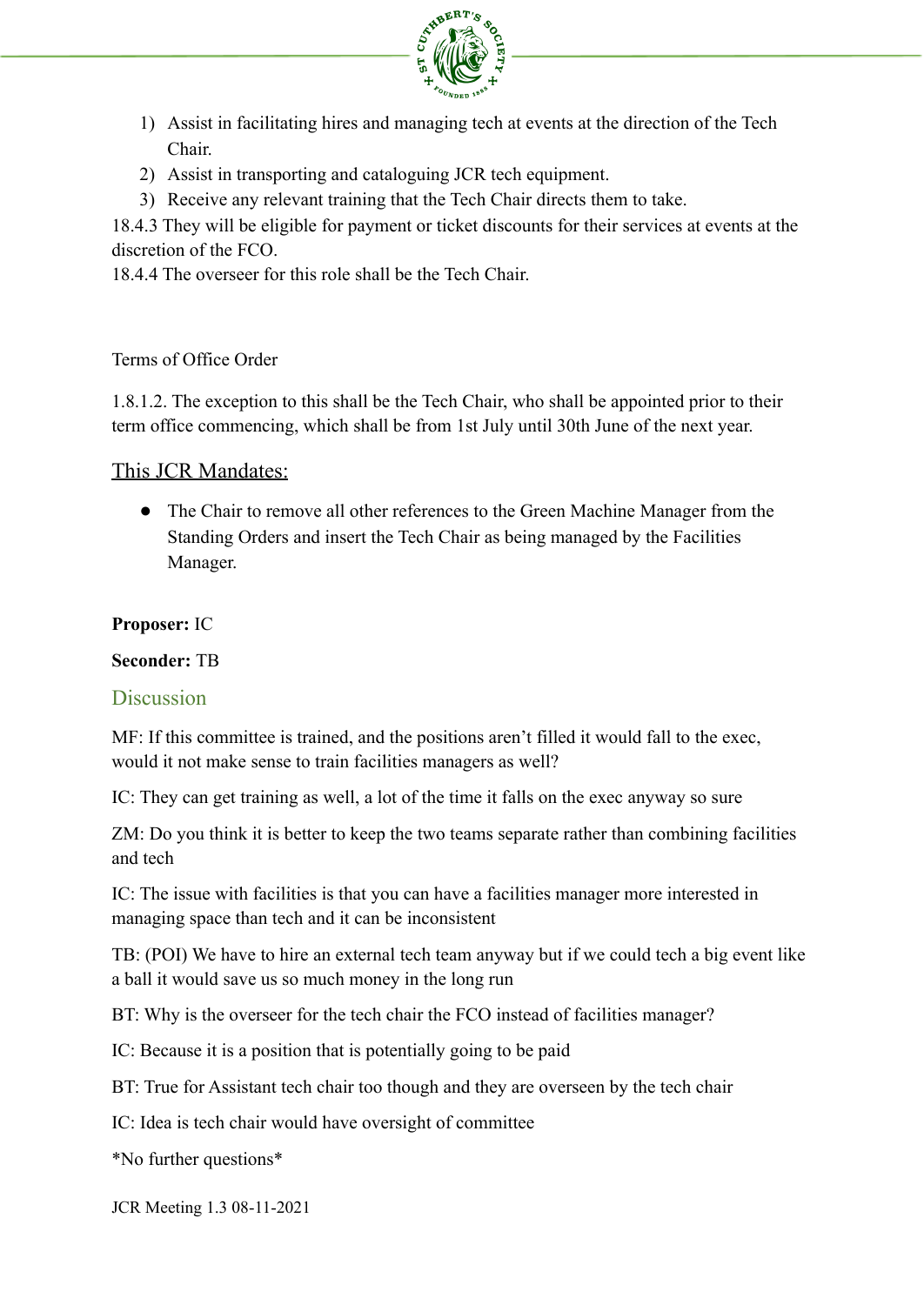

TB: Amendment to mandate facilities manager to have the same training

MF seconds

\*No questions to amendment\*

\*No opposition to amendment\*

Amendment passed on general aye

MF: Amendment to make facilities manager overseer of tech chair

BT seconds

AW: Opposition on governance issue, they are appointed in the term of previous facilities manager instead of incoming amendment

BT: When would the interview take place?

AW: Third term. From a governance perspective you are missing a bit of the amendment

MF: Make it the incoming facilities manager

AS: Don't you then have someone who isn't paid overseeing someone who is paid?

AW: (POI) It is done at a lot of colleges already, in a tech situation no one wants to stay up till 3am teching an event - managed by someone who can do the fun job and pay someone to do the shit work at events out of the ticket sales

\*No further questions on amendment\*

Amendment passed on a general aye

\*No further amendments\*

Passed on a General Aye

## Joke Motions

#### This JCR Notes:

- The discussion of a joke motion is currently limited to five minutes in all General Meetings of the JCR other than Meeting 3.3 (Joke Meeting).
- The JCR Chair can bring unproductive debate to a close whenever they wish, and procedural motions can be used by any member.

#### This JCR Believes:

- Joke motions serve to lighten the atmosphere of JCR Meetings and setting a timer is not conducive to making good jokes.
- The JCR Chair is a better judge of when the discussion of a joke motion should be brought to a close.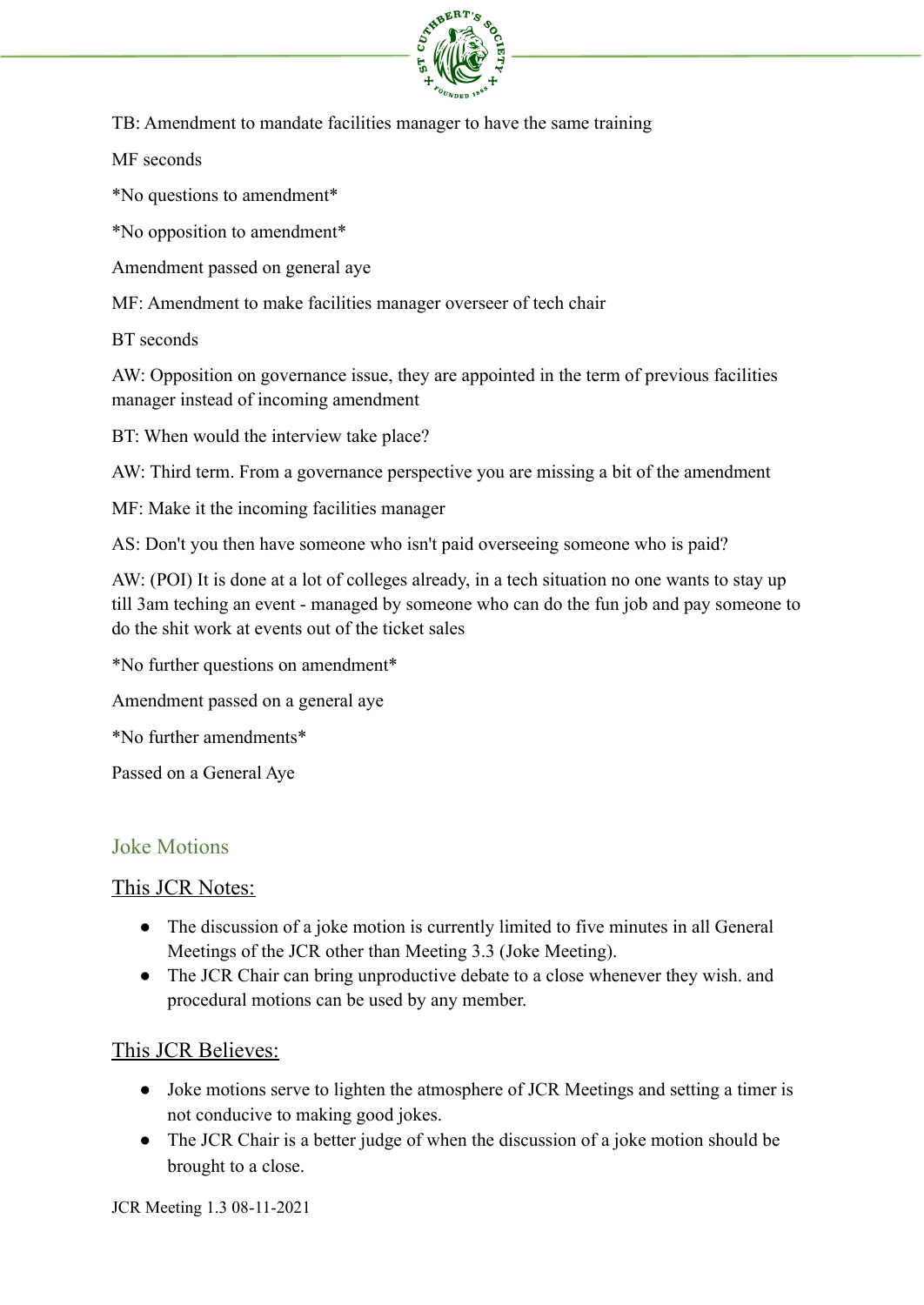

### This JCR Repeals:

**Meetings of the JCR Order** 7. Joke Motions

#### **Proposer:** BT

#### **Seconder:** MB

#### **Discussion**

- DB: Best joke motion?
- BT: Best joke motion was to make me jcr chair for life
- CP: Can it stop if it goes on for half an hour?

#### EM: That is my job

- LH: Don't you think they stop being funny after two minutes?
- BT: Often don't go on longer than 5 minutes
- LH: Doesn't that make this a pointless motions
- BT: We should enforce rules in the standing orders
- \*No further questions\*

\*No amendments\*

KM: I oppose - joke motions are never that funny and some of the people in the JCR aren't that funny. This is not a fun motion

LH: Yas queen

\*Opposition to the motion\*

Motion did not passed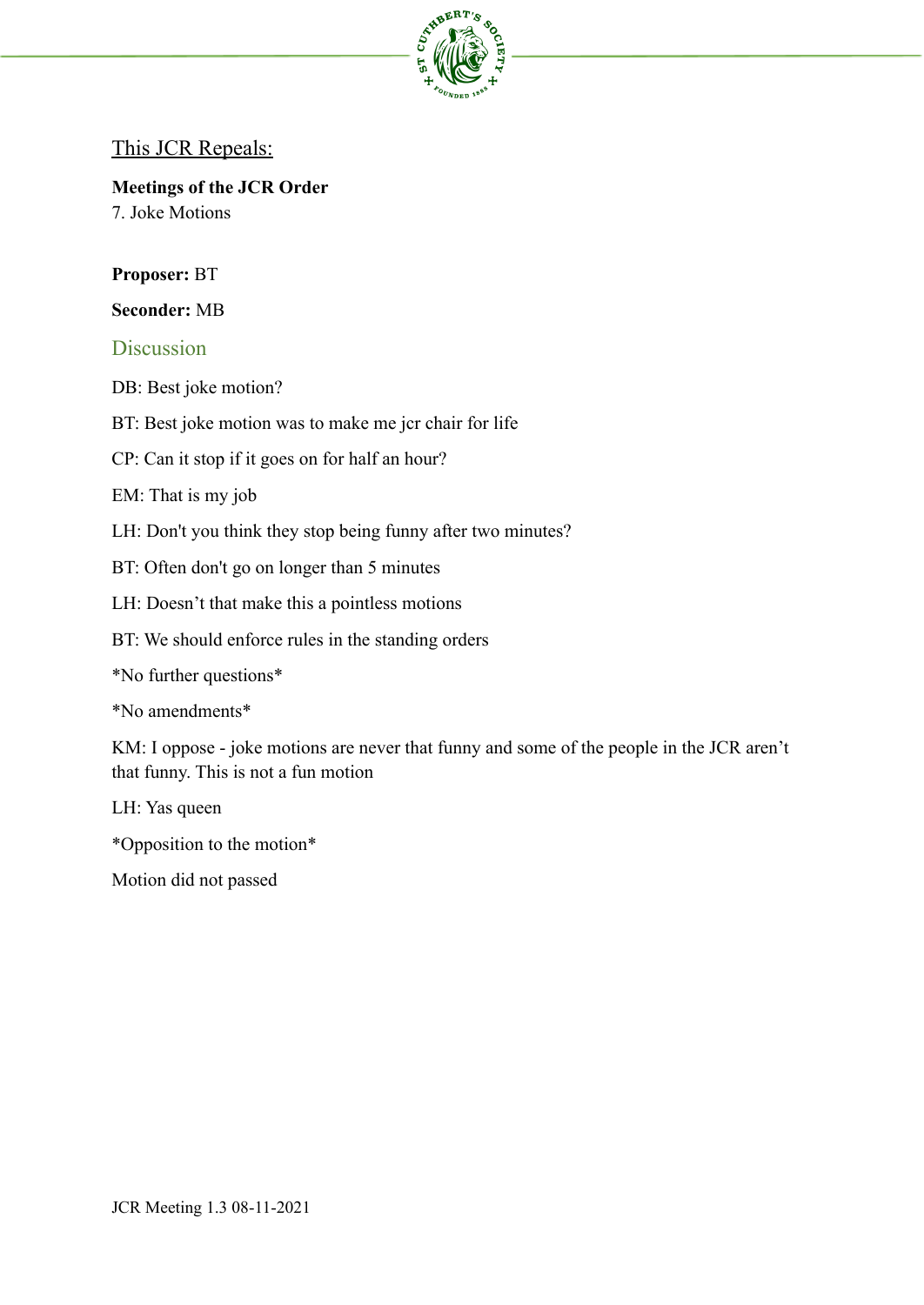

# Auto-VONC

## This JCR Notes:

- That the Fashion Show President, Keeley Braithwaite, has failed to attend two consecutive JCR Meetings without sending apologies.
- That this failure, according to our Standing Orders, means that an automatic Vote of No Confidence shall be moved against them by the President of the Society.

## This JCR Believes:

• That, in light of the missed meetings, Keeley Braithwaite has not shown adequate commitment to the position of Fashion Show President and as such should be removed so the position can be re-run.

## This JCR Repeals:

● To remove Keeley Braithwaite from office and re-run the election for Fashion Show President.

### **Proposer:** AW

# **Discussion**

KM: Procedural motion to indefinitely postpone the Auto-VONC. The fashion show President has already formed an exec, got a theme and things are underway with planning that this will just disrupt fashion show which is a key event in the JCR calendar. Fashion show is fun and the JCR should be priority fun

EW seconds procedural motion

TB: If we have the Auto-VONC in the Standing Orders and still believe it has a purpose, why don't we just vote down the motion?

AW: There is reason to postpone because we feel it would be detrimental to let it go to a vote but there would be instances where it would go to the vote but there is a benefit here to not letting it pass. Let the event happen!

\*No opposition to the procedural motion\*

\*Procedural motion passed\*

Auto-VONC postponed indefinitely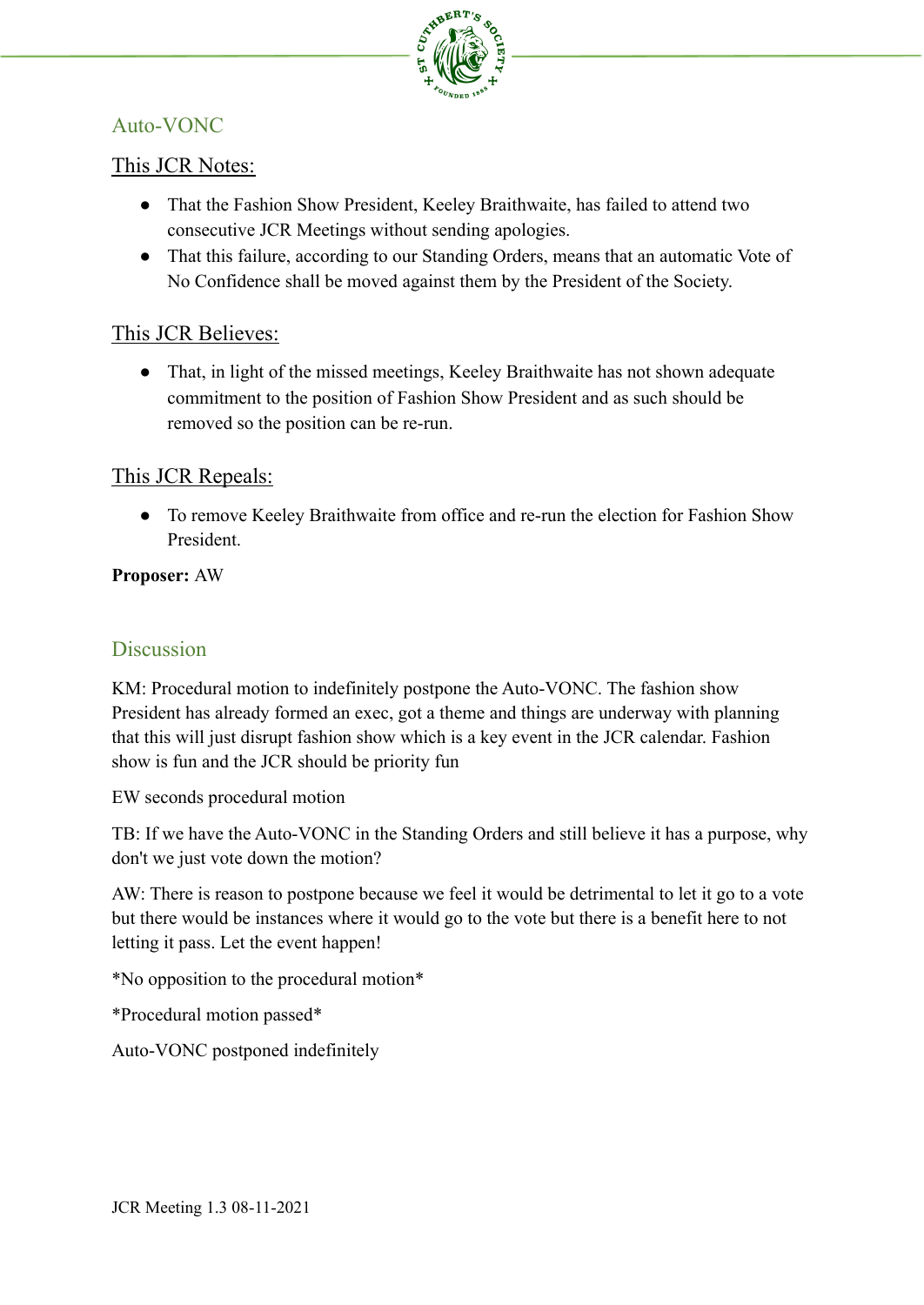

# Raffle

People won chocolates and mulled wine - there were some good prizes this time tbf

# Elections

# Music Rep (I)

Candidates: DS, RON

DS: First year music student, I live in Fonteyn so I always hear what is going on in the Music Room. I have experience working at a lot of festivals, experience with tech and musicians excited to communicate with musicians in this society. Easy to speak to me as I live right across from the music room. With equipment and bands I know what is there and what we need, if anyone wants anything I would happily get it. I heard about cuth's live - ready to re-introduce gigs in cuths. Please come speak to me, I am a musician - a guitarist specifically so have the background to know what you need and want as musicians

Questions:

PT: Do you think it is a good idea to soundproof the music room?

DS: I have been in contact with people about soundproofing - it doesn't relate to music comm but yeah it is not well soundproofed. 10pm can be late. I get that but I propose we take it to the college, don't have the money as a JCR but college have the responsibility to make sure their accommodation is comfortable for all

DB: Other colleges have a set night of the week for live music, would you want a set live music night at the bar?

DS: Not fully aware of what other colleges do yet but I am happy to listen to ideas and take them onboard - keen for open mics, karaoke, anything

SM: Who is your favourite guitarist?

DS: Rory Gallagher

IC: If you could plan and run a music event what would you do?

DS: Would like to do a jazz night like fabs, would like to give more exposure to more niche genres rather than just indie all the time

DB: If someone wanted to freestyle rap would you let them?

DS: Maybe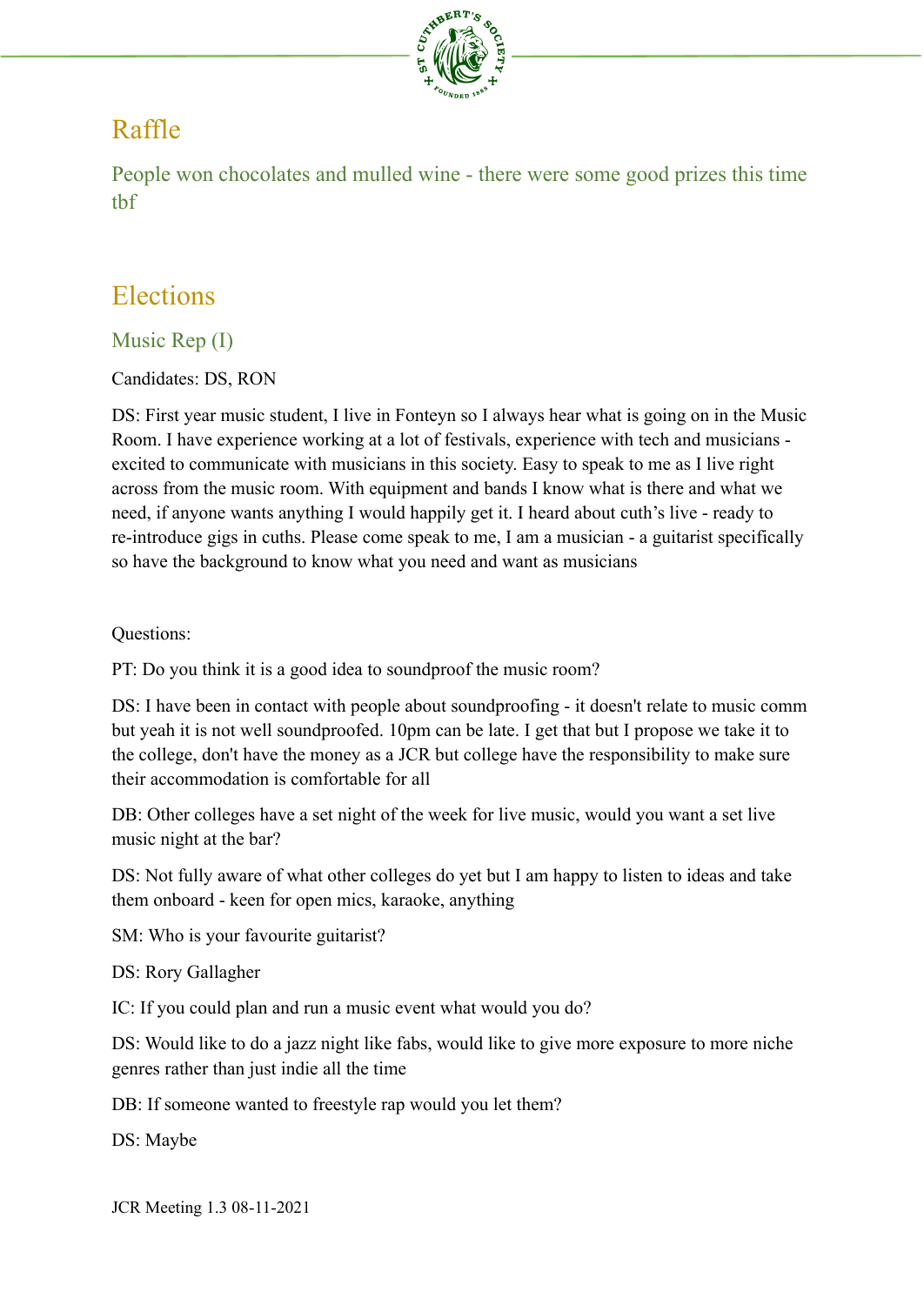

HR: Rate music out of 10

DS: Would be a 10 but you drum in big band so 8.5

To be voted for online

# Postgraduate Welfare Rep (II)

No Candidates

# Assistant Librarian (II)

#### Candidates: CG, JN, RON

#### CG Hust

- Last year was in NI but was in the library a lot
- Volunteers this year and loves it
- Library is calm, safe, stress free environment would like to contribute to that
- Apart of schools library as head librarian and ran book club
- Part of DU Art Soc happy to do admin and graphics
- Has experience in helping running a library and book club
- Would like to help run cuths library

#### JN Hust

- Second year history
- Loves cuths, loves Cuth's library
- I would like to make bookclub more accessible make people know they can discuss anything read recently
- Would like library stash with bookmarks
- Passionate
- Would like to decorate conference room with penguins classic posters
- Update computer room pictures to more recent ones

#### **Questions**

DB: What is your favourite book?

CG: Bible

JN: History of St Cuthbert's Society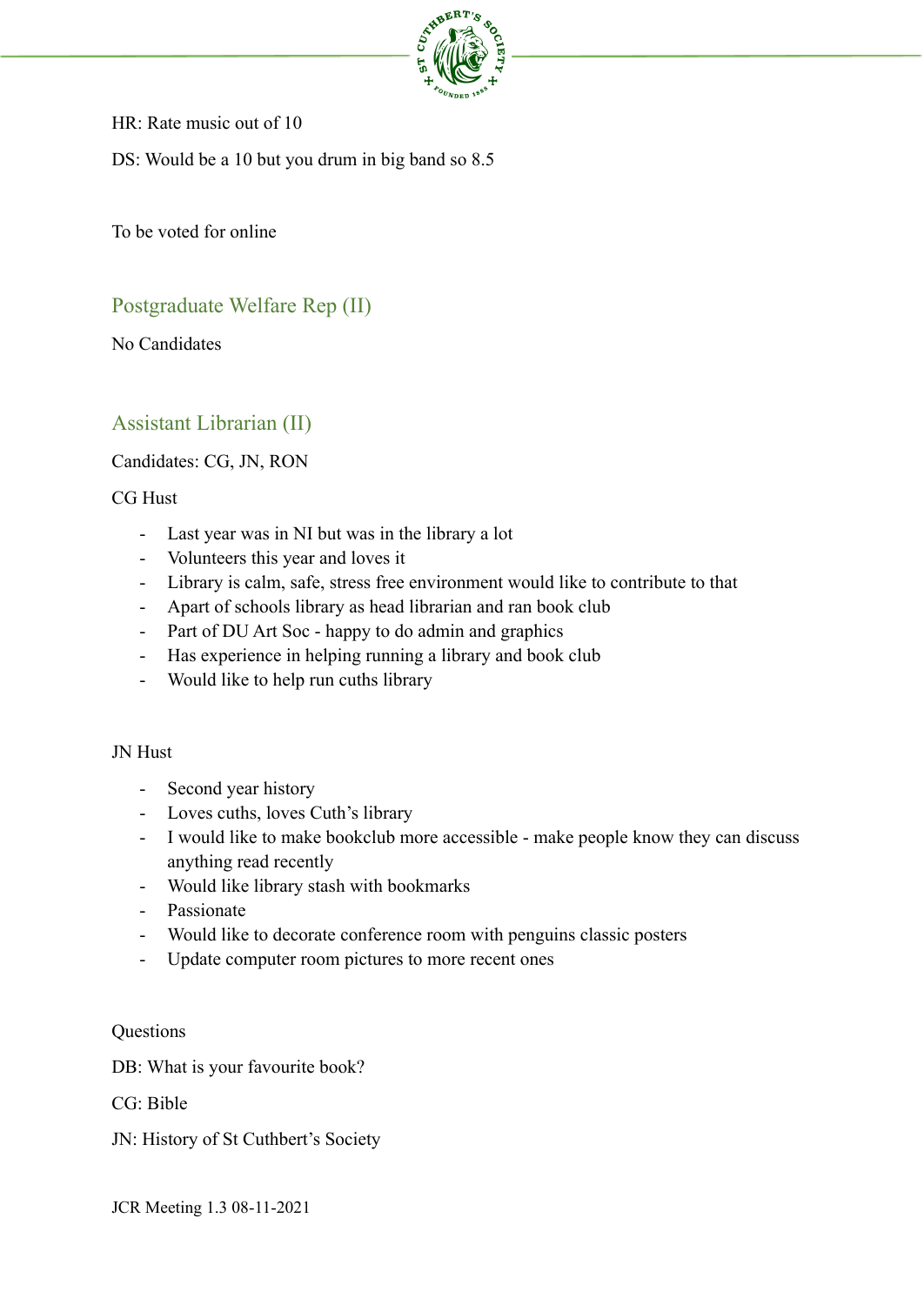

: Any author, dead or alive, who would you like to have a coffee with?

JN: Oscar Wilde

CG: Jane Austen

CP: If you could visit any fictional world, which would it be?

CG: Hogwarts, might die lol

JN: 1984 would be fun

LH: If you could change anything about the library what?

JN: Would like to update furniture, make it more nuanced and increase the history section and same for english and what not

CG: More study space in the reading room. More community aspect with whiteboard to write about your favourite book and maybe talks in the library with local authors

CG elected

Assistant SwD Rep (II)

Candidates: LD, TG, ME, SM, RON

LD's Hust:

- First year studying education and psychology, got an extensive knowledge of disability support system in cuths, uni and at national level
- Course is also well suited with knowledge of the psychology basis behind additional needs, being a mental health rep in sixth more - used to being a shoulder to cry on and someone to signpost
- Would treat position as a privilege

ME's Hust (Read by AW):

- If you were at the last jcr meeting you saw me run out crying, this is important to me as a dislabled person with autism and adhd, growing up it was brushed off having been raised as a girl.
- In reality disability is far more common and mental health gets left out of disability discourse
- Would like to find ways to support each other and make sure no one feels left out or not heard. First point would be to create a group chat

TG's Hust:

- I am running for this because I found it hard to get the DSA last year and it was hard to find resources through the uni last year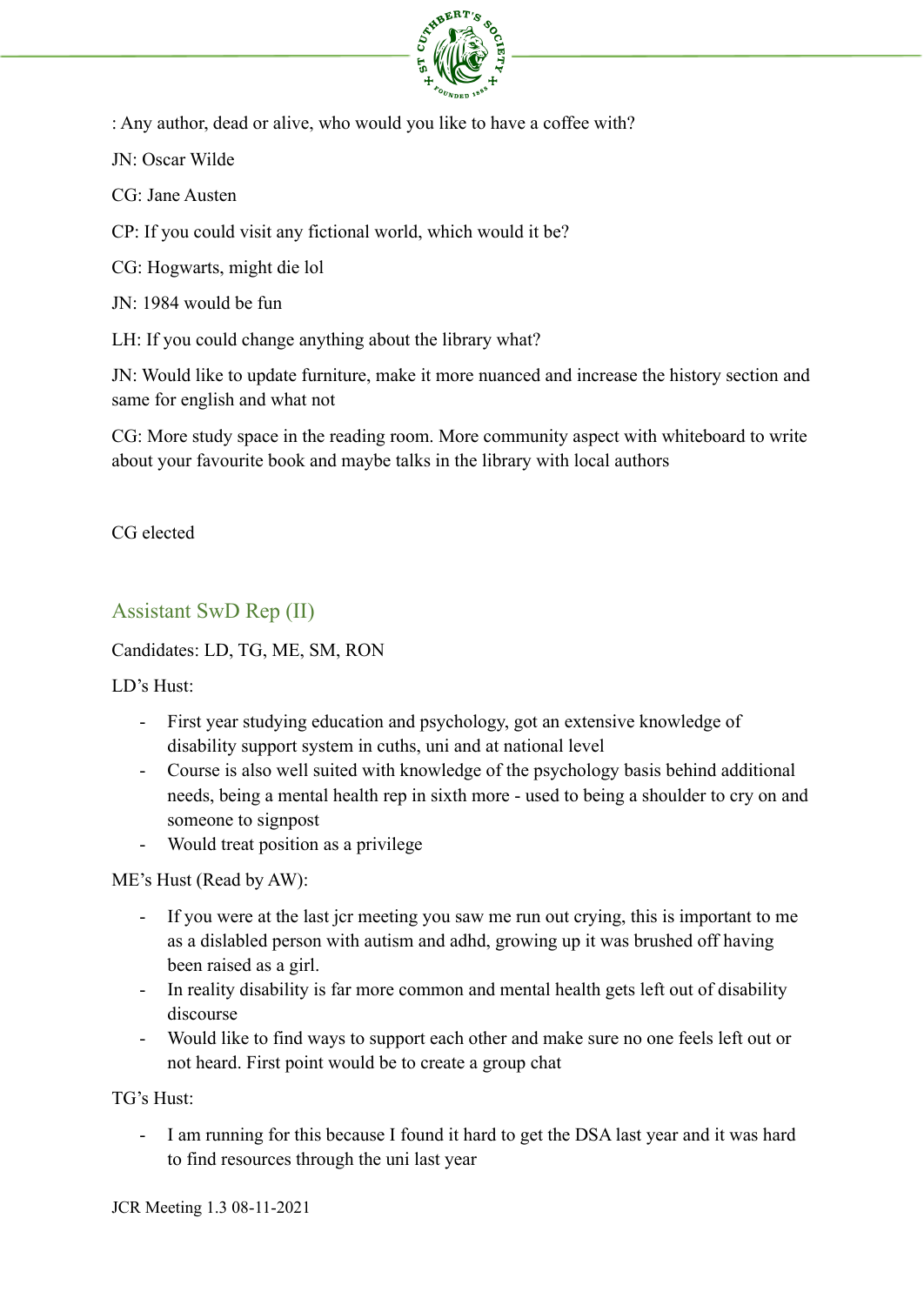

- I would like to support people with that if you don't know the right person it can take months
- Worked in a care home and have experience with lots of different disabilities and am aware of the limitations of disability and would like to change things in cuths to make things more accessible

SM's Hust:

- I am a third year classics student, and have been president of climbing and frep
- Considering running for a while, fortunate enough to not have a disability but am a young career. Have a lot of knowledge on the topic through being surrounded by disability
- Would like to expand the role to an informational role through increased social media presence

ME elected

# Assistant Working Class Students (II)

Candidates: DM, BW, RON

#### DM's Hust

- I am a first year maths and philosophy student from a working class background
- First generation uni student, strange environment with no one in my family knowing what uni was like
- No one in my family knew what I was going through but Cuth's was welcoming and it was reassuring having people around me who understood
- Being that person for others would be an honour

BW's Hust

- First year law student, I come from working class background
- Have experience working with EDI groups in school and college especially in supporting progression through education
- Would like to continue that kind of work with support for the working class
- Giving financial advice and support and that is generally what I am pushing for with this role

#### **Questions**

LH: What could Cuth's do to better represent working class students?

DM: It was good to see we were paired similarly in my flat but in general for working class students, I have a special background having a parent with disability too, but I mentioned this